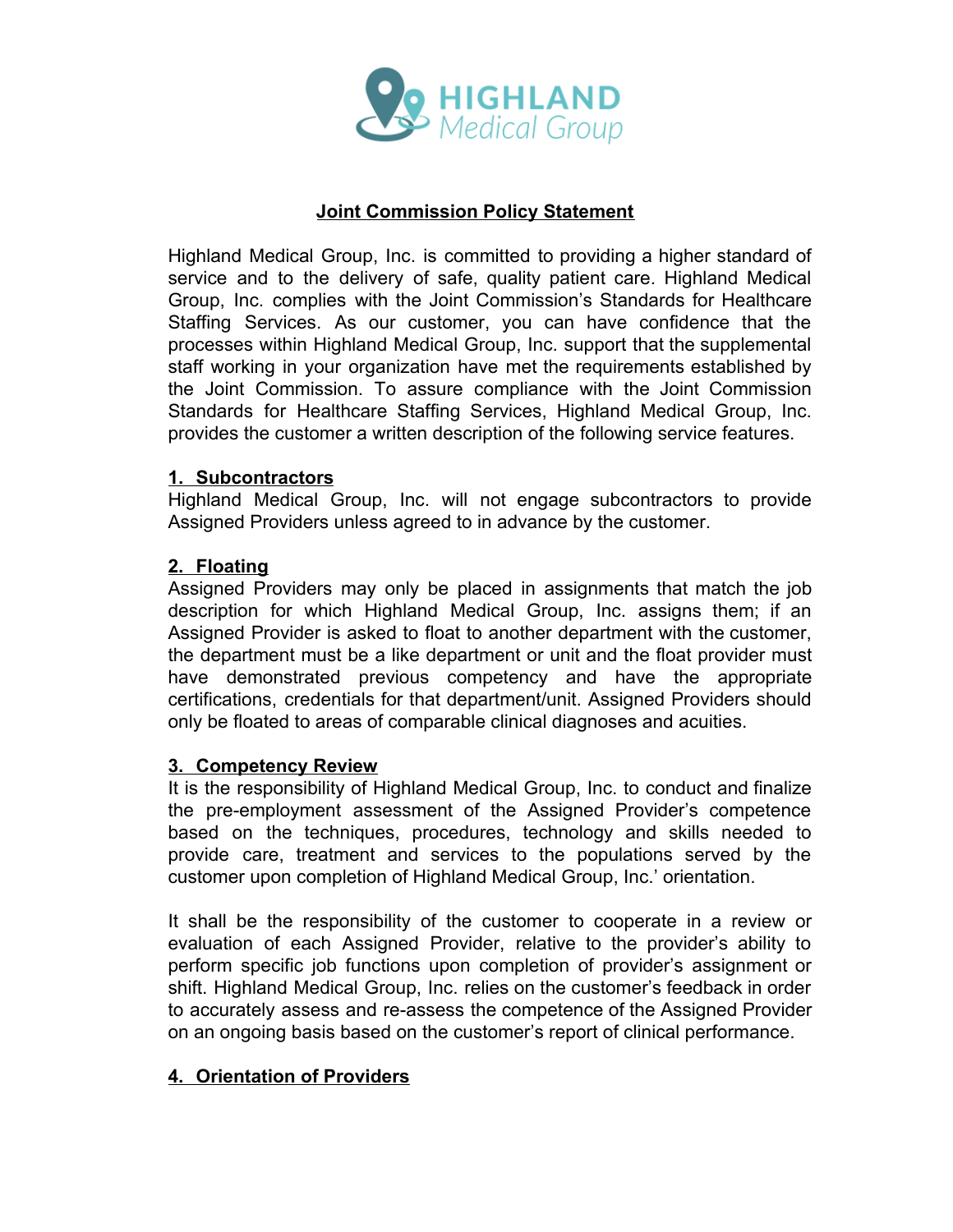Highland Medical Group, Inc. will provide all new providers with an orientation to the company's policies and procedures. It shall be the responsibility of customer to orient assigned providers to the facility and its rules and regulations and to acquaint them with the facility policies and procedures, including dress code, physical layout and equipment and to validate competency and ability of Assigned Provider to properly use equipment.

## **5. Providers and Independent Contractors**

As the provider of staffing services, Highland Medical Group, Inc. will be the employer of Assigned Providers and shall not by reason of their temporary assignment with the customer through Highland Medical Group, Inc. become providers of the customer. At its sole discretion Highland Medical Group, Inc. reserves the right to utilize Independent Contractors in addition to its providers, to assist in the provision of all agreed upon Healthcare Supplemental Staffing services.

# **6. Incident, Error, Tracking System**

Upon notification of Incidents and or Errors, Highland Medical Group, Inc. shall document and track all unexpected incidents, including errors, sentinel events and other events, such as injuries and safety hazards related to the care and services provided, utilizing its data gathering tools. Information gathered tracked and analyzed is to shared and reported appropriately to customers, regulatory bodies and the Joint Commission as required.

# **7. Communicating Occupational Safety Hazards/Events**

It shall be the responsibility of the customer to notify Highland Medical Group, Inc. within 24 hours of the event; any competency issues, incidents, and/or complaints related to the Assigned Provider and/or Highland Medical Group, Inc. Customer agrees to initiate communication with Highland Medical Group, Inc. whenever an incident/injury report related to the Assigned Provider is completed

## **8. Requirements for Staff Specified**

The requirements of staff sent to the customer by Highland Medical Group, Inc. are to be determined by the customer as part of the written agreement between the two parties. It is Highland Medical Group, Inc.' obligation to comply with the requirements of the customer by supplying staff that have the documented competencies, credentials, health screening and experience to satisfy the requirements specified by the customer in order to deliver safe care to the population being served.

## **9. Conflicts of Interest**

Highland Medical Group, Inc. to the best of its ability identifies conflicts of interest. Highland Medical Group, Inc. discloses all conflicts of interest to its clients. Highland Medical Group, Inc. annually reviews its relationships and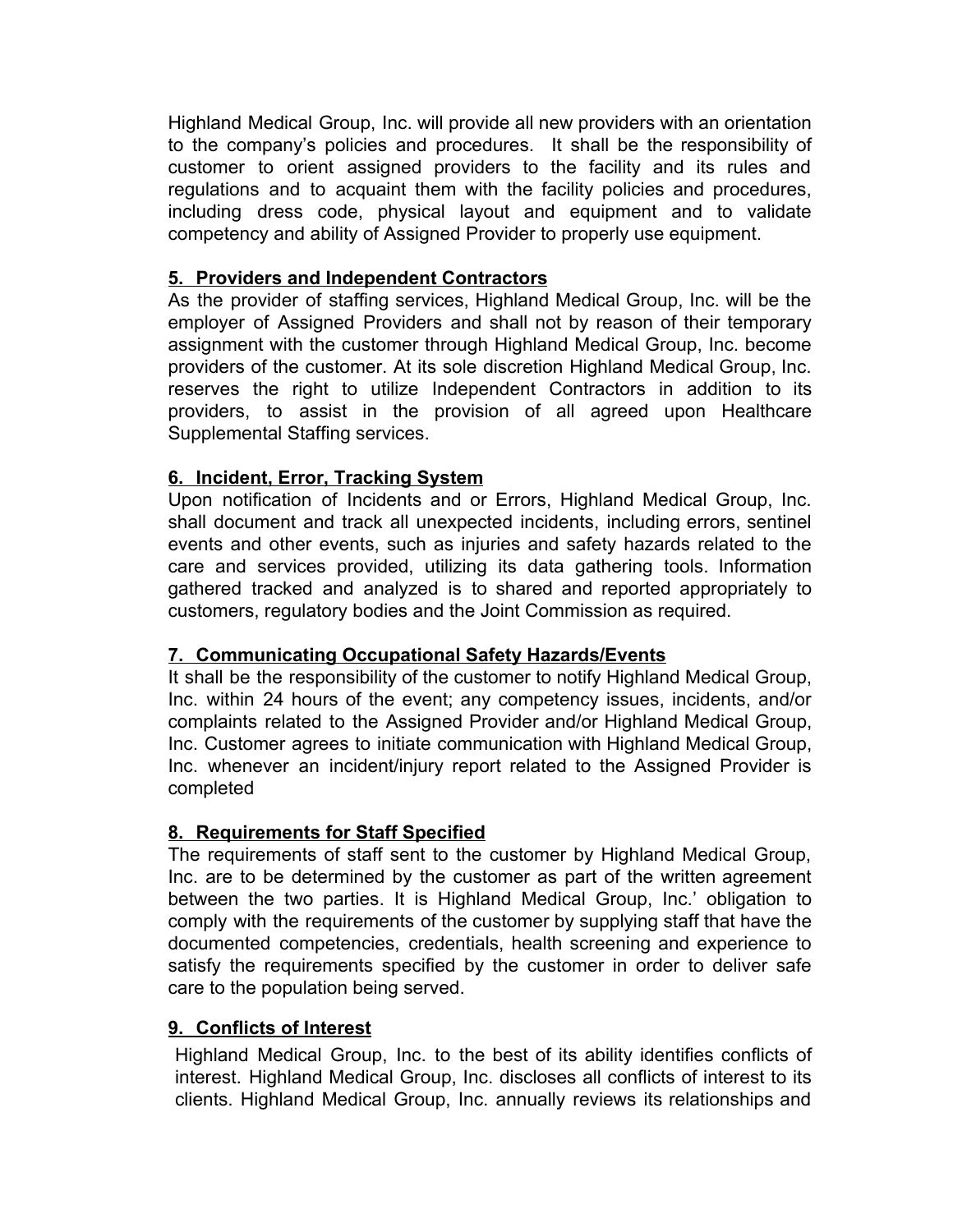its healthcare providers' relationships with vendors, clients, competitors and regulatory entities to determine conflicts of interest.

When conflicts of interest arise Highland Medical Group, Inc. discloses this conflict of interest when appropriate to whichever client may be involved or affected. Highland Medical Group, Inc. enforces that internal employees of Highland Medical Group, Inc. are not permitted to maintain additional employment, accept gifts (other than those of nominal value) or to allow payment on their behalf of any travel, living or entertainment expense by any person or organization currently doing business with or seeking to conduct business with Highland Medical Group, Inc., unless approved by the client involved or potentially involved.

#### **10.Staff Matching Requirements**

Highland Medical Group, Inc. shall verify the Assigned Provider's licensure, certification, education and work experience to assure they are competent and possess the skills and experience that match requirements for the assignment. Matching the Assigned Provider's licensure, certification, education and work experience to assure they are competent and possess the skills and experience matching the specified requirements of the assignment may include the use of new grad practitioners upon the request or approval of the customer.

The Highland Medical Group, Inc. office, located in Gowrie, IA is open Monday through Friday from the hours of 9:00 a.m. – 5:00 p.m. Our local telephone number is (515) 650-2105. Outside of normal business hours, in the event of an emergency please contact us at (515) 650-2105.

In the event of an emergency, natural disaster or other uncontrollable event, Highland Medical Group, Inc. will continue to provide service to you through our corporate network form a location where phones and computers are functional. Highland Medical Group, Inc. will do everything possible to support you in meeting your needs during crisis situation(s). A copy of our Emergency Management Plan is available upon request.

Our goal is to always provide you with a consistent level of service. If for any reason you are dissatisfied with our service or the service provided by one of our healthcare professionals, we encourage you to contact the local manager to discuss the issue. Highland Medical Group, Inc. has processes in place to resolve customer complaints in an effective and efficient manner. If the resolution does not meet your expectation, we encourage you to call the Highland Medical Group, Inc. corporate office at (515) 650-2105. A corporate representative will work with you to resolve your concern. Any individual or organization that has a concern about the quality and safety of patient care delivered by Highland Medical Group, Inc. healthcare professionals, which